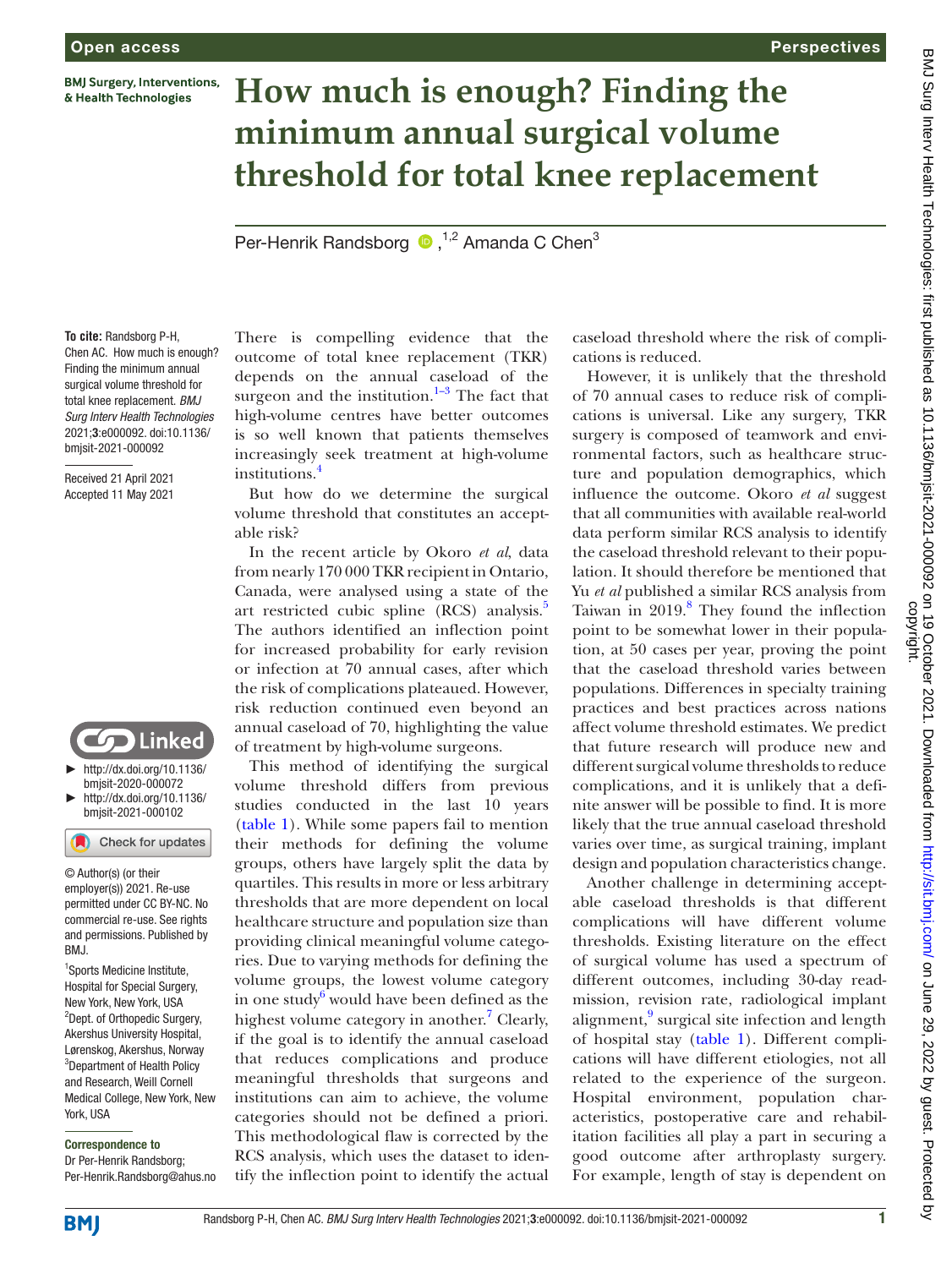<span id="page-1-0"></span>

| Surgeon-volume relationship               |            | volume on total knee replacement outcome                                            |                   |             |             |            |            |                            |                                    |                                                                             |                                                                                                                     |
|-------------------------------------------|------------|-------------------------------------------------------------------------------------|-------------------|-------------|-------------|------------|------------|----------------------------|------------------------------------|-----------------------------------------------------------------------------|---------------------------------------------------------------------------------------------------------------------|
| Study                                     | z          | Setting                                                                             | Volume thresholds |             |             |            |            | Definition of<br>threshold | Outcome                            | Result                                                                      |                                                                                                                     |
| Author year                               | No of TKRs | Data source, country                                                                | Mo⊿               | Medium low  | Medium high | High       | Very High  | (Method)                   | Type                               | Low versus high<br>volume                                                   | OR (95% CI)<br>P value                                                                                              |
| Namba eta/ <sup>12</sup><br>2013a         | 64017      | Total Joint Replacement<br>Registry, USA                                            | $\frac{9}{1}$     | $10-49$     | $-50$       |            |            | Not explained              | Aseptic revision                   | No difference                                                               | (0.66 t01.12)<br>0.690<br>1.11                                                                                      |
| Namba <sup>13</sup><br>2013b              | 56216      | Total Joint Replacement<br>Registry, USA                                            | $20$              | $20 - 49$   | $\geq 50$   |            |            | Not explained              | Surgical site<br>infection         | No difference                                                               | $1.30$<br>$(0.90 \text{ to } 1.88)$<br>0.160                                                                        |
| Wilson <sup>2</sup><br>2016               | 289976     | System (SPARCS), New<br>Statewide Planning and<br>Research Cooperative<br>York, USA | $0 - 12$          | $13 - 59$   | $60 - 145$  | $\geq 146$ |            | <b>SSLR</b>                | CR and revision                    | Higher risk for low<br>volume                                               | $(1.75 to 1.97)$<br>NR<br>1.85                                                                                      |
| $\frac{1}{2019}$                          | 30828      | Insurance Research Data<br>base, Taiwan<br>Taiwan National Health                   | $1 - 49$          |             | 250         |            |            | <b>RCSR</b>                | Readmission                        | Higher risk for low<br>volume                                               | 1.44<br>(1.22 to 1.69)<br><0.001                                                                                    |
| Hospital-volume relationship              |            |                                                                                     |                   |             |             |            |            |                            |                                    |                                                                             |                                                                                                                     |
| de la Torre<br>eta/ <sup>14</sup><br>2019 | 36316      | Catalan Arthroplasty<br>Registry, Spain                                             | $<125$            |             |             | $>125$     |            | Previous<br>studies        | Revision                           | Higher risk for low<br>volume                                               | $(1.16 to 1.44)$<br>NR<br>1.29                                                                                      |
| Badawy etal <sup>7</sup><br>2013          | 26698      | Norwegian Arthroplasty<br>Register, Norway                                          | 5 <sup>2</sup>    | $25 - 49$   | $50 - 99$   | 100-149    | $\geq 150$ | Previous<br>studies        | Revision                           | No difference                                                               | $0.81*$<br>0.68                                                                                                     |
| D'apuzzo eta/ <sup>15</sup><br>2017       | 377705     | Statewide Planning and<br>System (SPARCS), New<br>Research Cooperative<br>York, USA | $1 - 89$          | $90 - 235$  | 236-644     | $\geq 645$ |            | <b>SSLR</b>                | Readmission                        | Higher risk for low<br>volume                                               | 1.32<br>(1.16 to 1.51)<0.001                                                                                        |
| Kurtz <sup>6</sup><br>2016                | 952593     | Medicare 100% claims,<br>USA                                                        | 150-299           | 300-499     | 450-599     | 2600       |            | Not explained              | Readmission                        | Higher readmissions<br>for low v                                            | 51.2%†                                                                                                              |
| Meyer eta/ <sup>16</sup><br>2011          | 43180      | Krankenhaus- Infektions-<br>Surveillance System,<br>Germany                         | $1 - 50$          | $51 - 99$   | >100        |            |            | Previous<br>studies        | Surgical site<br>infections        | Higher risk for low<br>volume                                               | $2.\overline{9}$<br>NR                                                                                              |
| Namba et al <sup>12</sup><br>2013a        | 64017      | Total Joint Replacement<br>Registry, USA                                            | $< 100$           | $100 - 199$ | $\geq$ 200  |            |            | Not explained              | Aseptic revision                   | No difference                                                               | $\begin{array}{c} 0.93 \\ 0.59 \text{ to } 1.48) \\ 0.769 \end{array}$                                              |
| Namba <sup>13</sup><br>2013b              | 56216      | Total Joint Replacement<br>Registry, USA                                            | 100               | $100 - 199$ | $\geq 200$  |            |            | Not explained              | Surgical site<br>infection         | lower risk for low<br>volume                                                | $0.33$<br>$(0.12 \text{ to } 0.90)$<br>0.030                                                                        |
| Pamilo et al <sup>17</sup><br>2015        | 59696      | Perfect Knee Replacement<br>database, Finland                                       | $1 - 99$          | 100-249     | 250-449     | >450       |            | chosen<br>arbitrarily      | LOS, Readmission,<br>MUA, revision | Higher readmission<br>risk for low volume,<br>no difference for<br>revision | Readmission:<br>(1.03 to 1.19)<br>$(0.93 t$ o 1.26)<br>NR<br>Revision:<br>$\overline{111}$<br>1.08<br>$\frac{a}{2}$ |
|                                           |            |                                                                                     |                   |             |             |            |            |                            |                                    |                                                                             | Continued                                                                                                           |

BMJ Surg Interv Health Technologies: first published as 10.1136/bmjsit-2021-000092 on 19 October 2021. Downloaded from http://sit.bmj.com/ on June 29, 2022 by guest. Protected by<br>copyright. BMJ Surg Interv Health Technologies: first published as 10.1136/bmjsit-2021-000092 on 19 October 2021. Downloaded from <http://sit.bmj.com/> on June 29, 2022 by guest. Protected by

 $\overline{\partial}$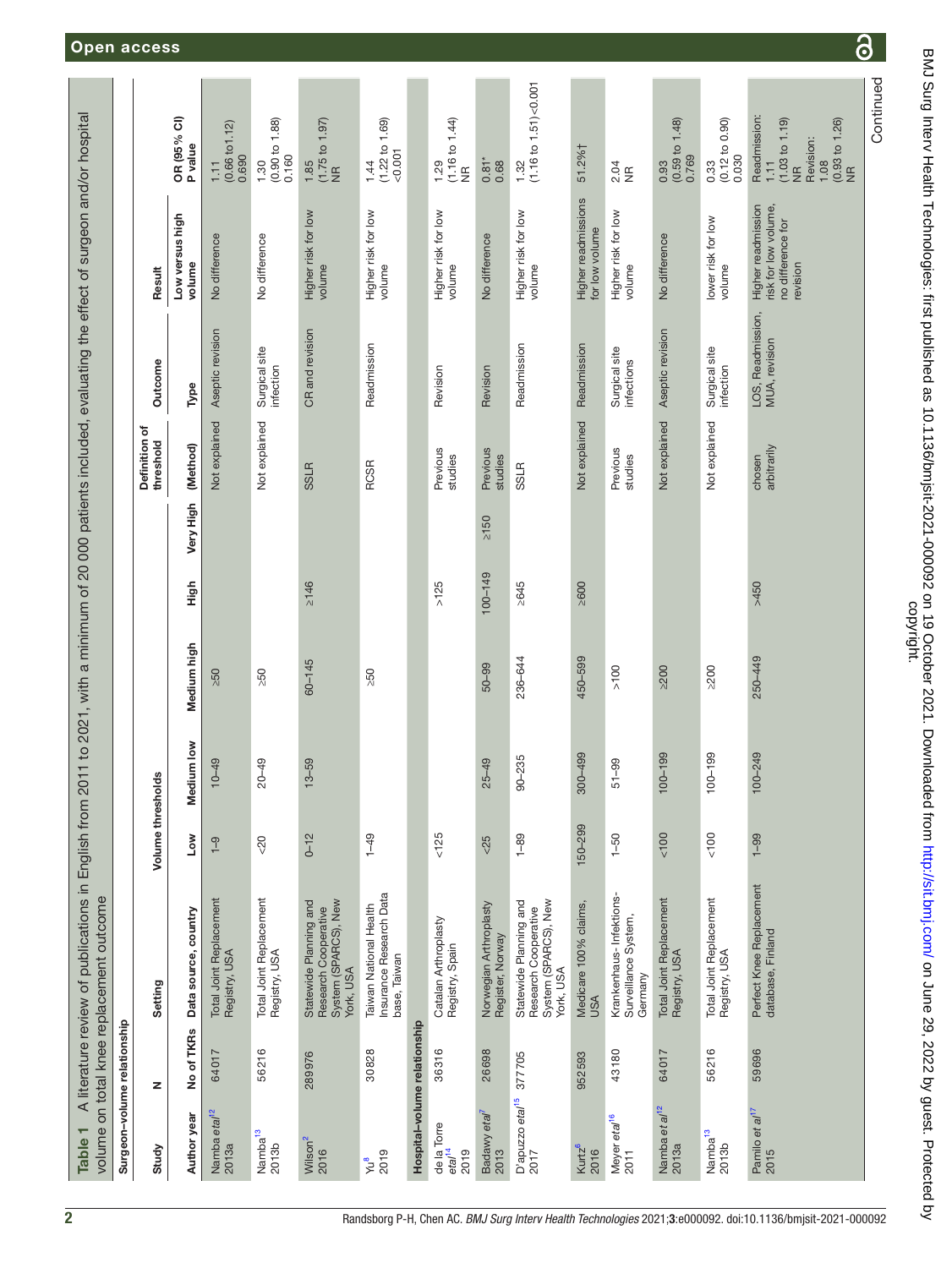| Table 1 Continued                          |                             |                                                                                                                                                                                                                                                                                        |                |             |             |      |                    |                            |                 |                               |                                                             |
|--------------------------------------------|-----------------------------|----------------------------------------------------------------------------------------------------------------------------------------------------------------------------------------------------------------------------------------------------------------------------------------|----------------|-------------|-------------|------|--------------------|----------------------------|-----------------|-------------------------------|-------------------------------------------------------------|
|                                            | Surgeon-volume relationship |                                                                                                                                                                                                                                                                                        |                |             |             |      |                    |                            |                 |                               |                                                             |
| Study                                      | z                           | Setting                                                                                                                                                                                                                                                                                | Volume thresho | <b>aple</b> |             |      |                    | Definition of<br>threshold | Outcome         | Result                        |                                                             |
| Author year                                |                             | No of TKRs Data source, country                                                                                                                                                                                                                                                        | Low            | Medium low  | Medium high | High | Very High (Method) |                            | Type            | Low versus high<br>volume     | OR (95% CI)<br>P value                                      |
| Singh et al <sup>18</sup><br>2011          | 19418                       | Cost Containment Council<br>Pennsylvania Healthcare<br>database, USA                                                                                                                                                                                                                   | $1 - 25$       | $26 - 100$  | $101 - 200$ | >200 |                    | Not explained              | CR and MR       | Higher risk for low<br>volume | CR:<br>1.1<br>(0.8 to 1.6)<br>NR:<br>1.0 (0.4 to 2.6)<br>NR |
| Wilson <sup>2</sup><br>2016                | 289976                      | Statewide Planning and<br>System (SPARCS), New<br>Research Cooperative<br>York, USA                                                                                                                                                                                                    | $0 - 89$       | $90 - 235$  | 236-644     | >645 |                    | <b>SSLR</b>                | CR and revision | Higher risk for low<br>volume | $(1.32 \text{ to } 1.42)$<br>NR<br>1.87                     |
| 2019<br>yu <sup>8</sup>                    | 30828                       | Insurance Research Data<br>Taiwan National Health<br>base, Taiwan                                                                                                                                                                                                                      | $1 - 74$       |             | $\leq 75$   |      |                    | <b>RCSR</b>                | Readmission     | No association                | (0.90 to 1.28)<br>0.435<br>1.07                             |
| †Percentage difference.<br>Relative risk,. |                             | CR, complication rate; LOS, length of stay; MR, mortality rate; MUA, manipulation under anaesthesia; NR, not reported; RCSR, Restricted Cubic Spline Regression; SSLR, Stratum-specific likelihood ratio.<br>Search performed in Medline 9 April 2021 yielded 72 papers for screening. |                |             |             |      |                    |                            |                 |                               |                                                             |

### Open access

multiple factors, not least the hospital capacity and the proximity of a potential rehabilitation facility or the home of the patient. A longer hospital stay in a rural hospital with low surgical volume may therefore not be an indication of poor quality. Furthermore, not all of these complications necessarily constitute a clinically meaningful difference for the patient (eg, implant alignment may not have clin ical relevance). As such, the revision rate is probably the best outcome measure, representing a hard end-point with a clear consequence for the patient. However, even revision rates are subject to individual variation thresh olds by the revision surgeon, and local traditions such as patella resurfacing or not. Defining the minimal surgical volume threshold is clearly not an easy task.

However, the true surgical volume threshold is perhaps not that important. The point is that there is little doubt that surgical volume matters, and the crucial question is what to do with this knowledge. Some authors have suggested that low-volume surgeons should either stop doing the procedure, or do more of it.<sup>[10](#page-3-14)</sup> There are many arguments for centralisation, as TKR are nearly always an elective procedure that may be postponed. However, travelling for hours to receive care is not always possible, and removing TKR service from local hospitals reduces both the availability and the quality of care. Caring for patients operated by other surgeons is difficult, especially if the patient has had a type of surgery you do not perform yourself, and interrupts the continuity of a patient's care. Furthermore, patients treated at high-volume institutions differ from those of low-volume institutions, $^{11}$  meaning that changing the population flow might affect the case load thresholds, which are probably constantly changing anyway.

Still, there is no denying the effect of surgical volume on outcome quality. The improved, and likely more accu rate, caseload thresholds estimated by Okoro *et al* and Yu *et al* provide valuable information that can guide decisionmakers when organising the arthroplasty service in the community. An effort to reach a minimum of caseload in most centres should be combined with efforts to improve the quality of the care in low-volume institutions, so that uniform healthcare and equity can be reached while preserving access to care.

#### Twitter Per-Henrik Randsborg [@randsborg](https://twitter.com/randsborg)

Contributors P-HR wrote the initial draft and screened the literature abstracts. ACC performed the literature search, completed the table and revised the manuscript.

Funding The authors have not declared a specific grant for this research from any funding agency in the public, commercial or not-for -profit sectors.

Competing interests None declared.

Patient consent for publication Not required.

Provenance and peer review Commissioned; internally peer reviewed.

Open access This is an open access article distributed in accordance with the Creative Commons Attribution Non Commercial (CC BY-NC 4.0) license, which permits others to distribute, remix, adapt, build upon this work noncommercially, and license their derivative works on different terms, provided the original work is properly cited, appropriate credit is given, any changes made